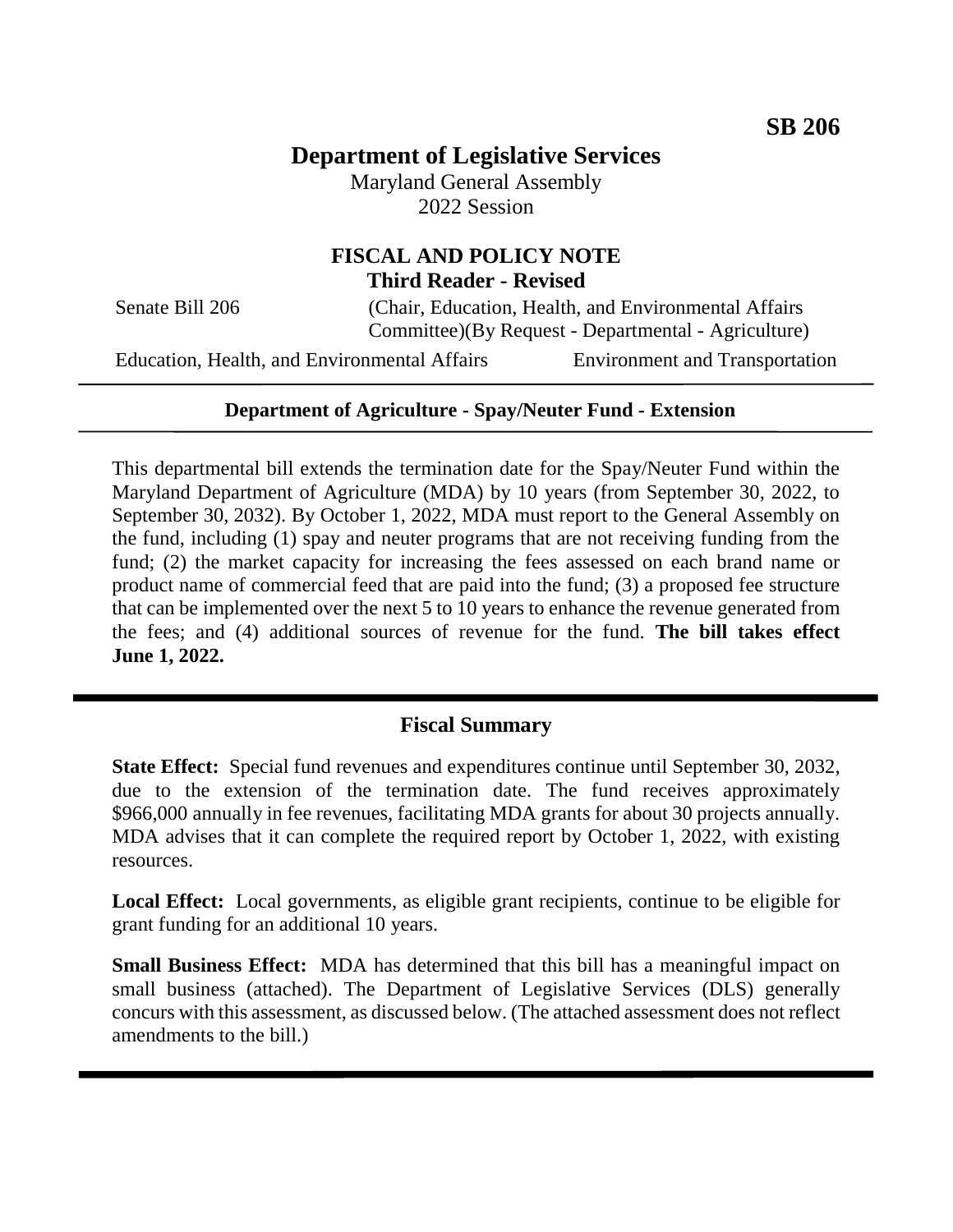# **Analysis**

**Current Law/Background:** Chapters 561 and 562 of 2013, which established the Spay/Neuter Fund, terminate September 30, 2022. The fund has the purpose of reducing animal shelter overpopulation and cat and dog euthanasia rates by financing grants to local governments and animal welfare organizations for programs that most efficiently facilitate and promote the provision of spay and neuter services for cats and dogs in the State. The fund receives revenue from a fee imposed on each registered brand name or product name of dog or cat food. The current fee, which will remain in effect until the fund's termination date, is \$100. Fees are paid by the person registering the pet food, in accordance with MDA guidelines.

MDA advises that the bill seeks to continue the work of the Spay and Neuter Grants Program of helping to reduce intakes and euthanasia of dogs and cats in animal shelters in the State. According to MDA, the program has helped to complete more than 84,200 spay/neuter procedures to date. MDA reports that from 2014 to 2020, shelter intakes decreased by about 28% (from 78,349 to 55,938), and shelter euthanasia decreased by about 71% (from 24,435 to 7,063).

**Small Business Effect:** While DLS concurs that the bill may have a meaningful impact on small businesses in the State, it is for a different reason than that which MDA includes in its small business impact statement. MDA's assessment largely relates to the effect on nonprofit organizations, which are not considered small businesses for purposes of this fiscal and policy note.

DLS advises, however, that small businesses that register dog and cat food products will be required to pay fees for an additional 10 years. MDA advises that of the 233 current registrants, 124 register fewer than 10 products per year, potentially reflecting small businesses that may be affected by the continued fee.

# **Additional Information**

**Prior Introductions:** HB 146 of 2021, a similar bill as amended, passed the House and received a hearing in the Senate Education, Health, and Environmental Affairs Committee, but no further action was taken.

**Designated Cross File:** None.

**Information Source(s):** Anne Arundel, Garrett, and Howard counties; Maryland Department of Agriculture; Department of Legislative Services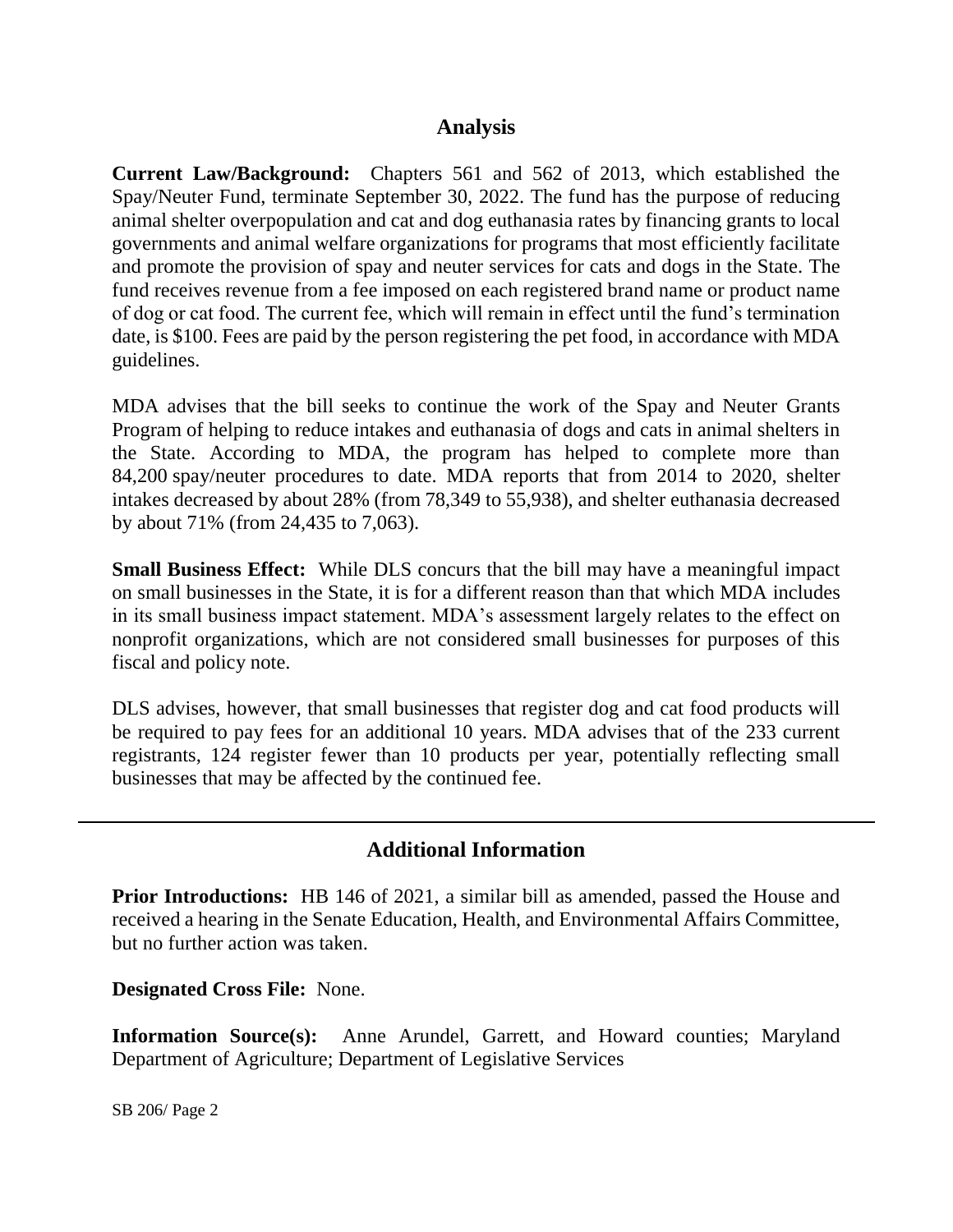| <b>Fiscal Note History:</b> |  |
|-----------------------------|--|
| fnu2/lgc                    |  |

Analysis by: Tyler Allard Direct Inquiries to:

 $(410)$  946-5510 (301) 970-5510